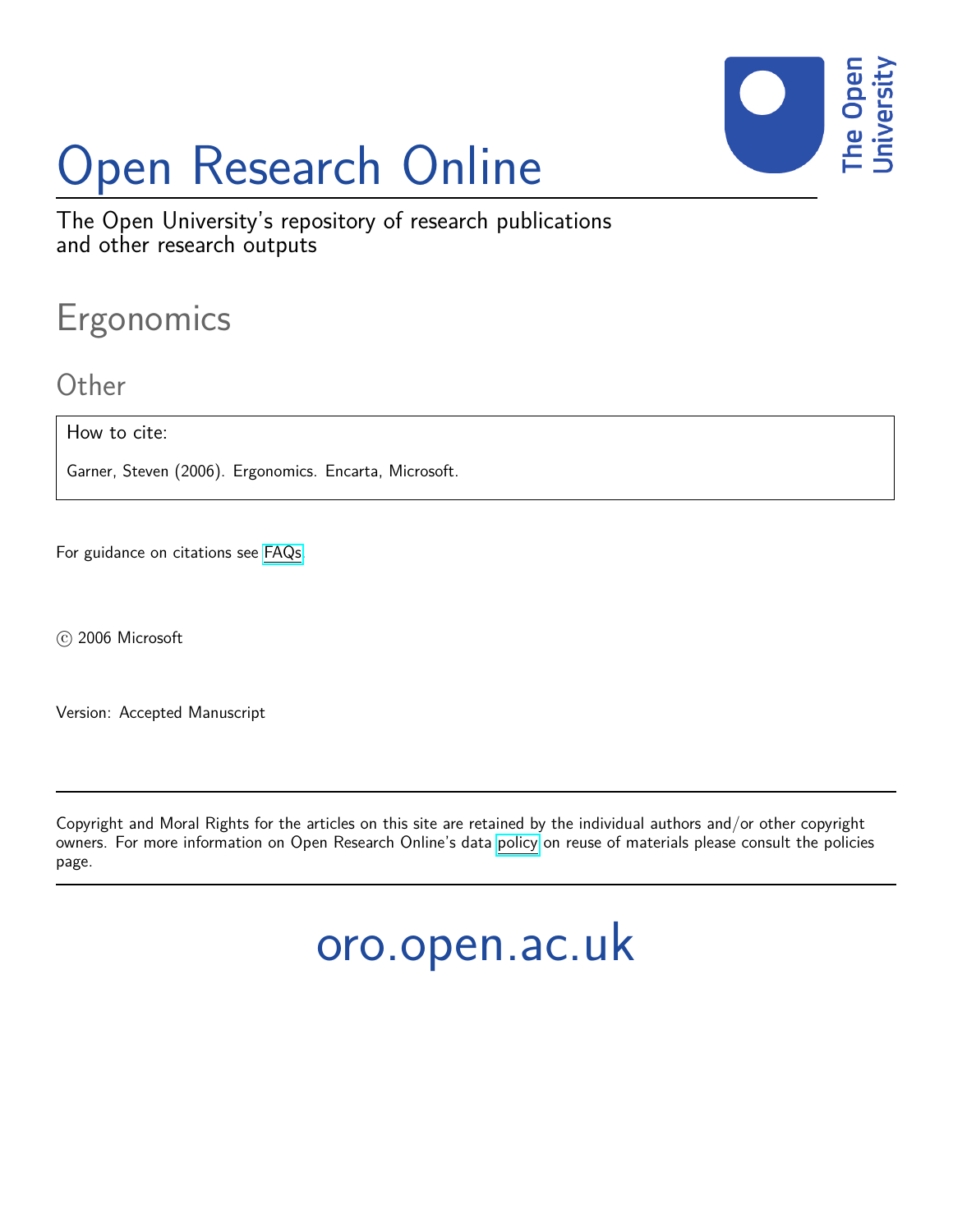## **Ergonomics**

Investigation of human physical and mental abilities and the application of this knowledge in the design of products, equipment, and artificial environments.

The application of ergonomics can result in products that are safer or easier to use, such as industrial machines, a family car or food mixer. Alternatively, ergonomics can result in better procedures for performing tasks, from changing a nappy to welding.

Ergonomists are scientists who specialize in the study of the interface between people and the things they come into contact with—particularly artificial things. Their work yields information that helps other specialists, such as designers and engineers, to improve the usability of the products they develop. There is a particularly close relationship between ergonomics and industrial design which has reulted in design becoming more "user-centred" in recent decades. Ergonomists are likely to be involved in the manufacture of vehicles (cars, aeroplanes, and bicycles), household products (kitchen equipment, toys, computers, and furniture), clothing (shoes, sportswear, and work clothing) and many other products. Consider an ordinary family car. The driver's seat must be carefully designed to take account of varying arm reach, leg length, body shape and weight of different users. The instrument panel must be designed so as not to confuse the driver by providing excessive or unclear information. Controls and instruments must be distributed around the car according to where they are best for the driver - not necessarily those places that are easiest or cheapest for manufacture. Such controls should be neither too faint nor dazzlingly bright at night. Also, if the design of the engine layout is based on studies of the problems of real mechanics this will assist the efficient servicing of the car. Even the manual that explains the car must be designed to make it easy to read and find information. Ergonomics can assist with all these requirements. It is the process of discovering people's limitations and preferences as individuals and groups. It is a science of the body and the mind. Ergonomists might therefore specialize in human physiology, psychology or even sociology in making their contributions to design.

Designing products to suit the bodies and abilities of people is not new. Even prehistoric people shaped their tools and weapons to make them easier to use. In the 20th century the search for efficiency of effort and the requirements of mass manufacturing have stimulated research. Psychologists and physiologists have extended knowledge of the workings of our brains and bodies. In 1940 the British psychologist Hywel Murrell worked on improving the efficiency of military equipment such as gun emplacements and the controls of tanks. In describing his work he joined the Greek terms ergon, meaning work, and nomia, referring to management or organization, to christen the new science. More recently the term "human-factors engineering" has been widely used in place of the word "ergonomics", since it facilitates a distinction between physiological, psychological, and sociological human factors.

Today, many designers and engineers rely on human-factors research in order to create products that match the needs and preferences of the intended user population. New consumer legislation has encouraged manufacturers to focus on the safety and well-being of their customers. The term 'inclusive design' has been coined to describe design processes that takes into account the human factors of a wide range of potential users. For example, some mobile phones are usable and desireable by the young as well as those with poorer eyesight and less nimble fingers. Computer software has emerged as a major area for study by